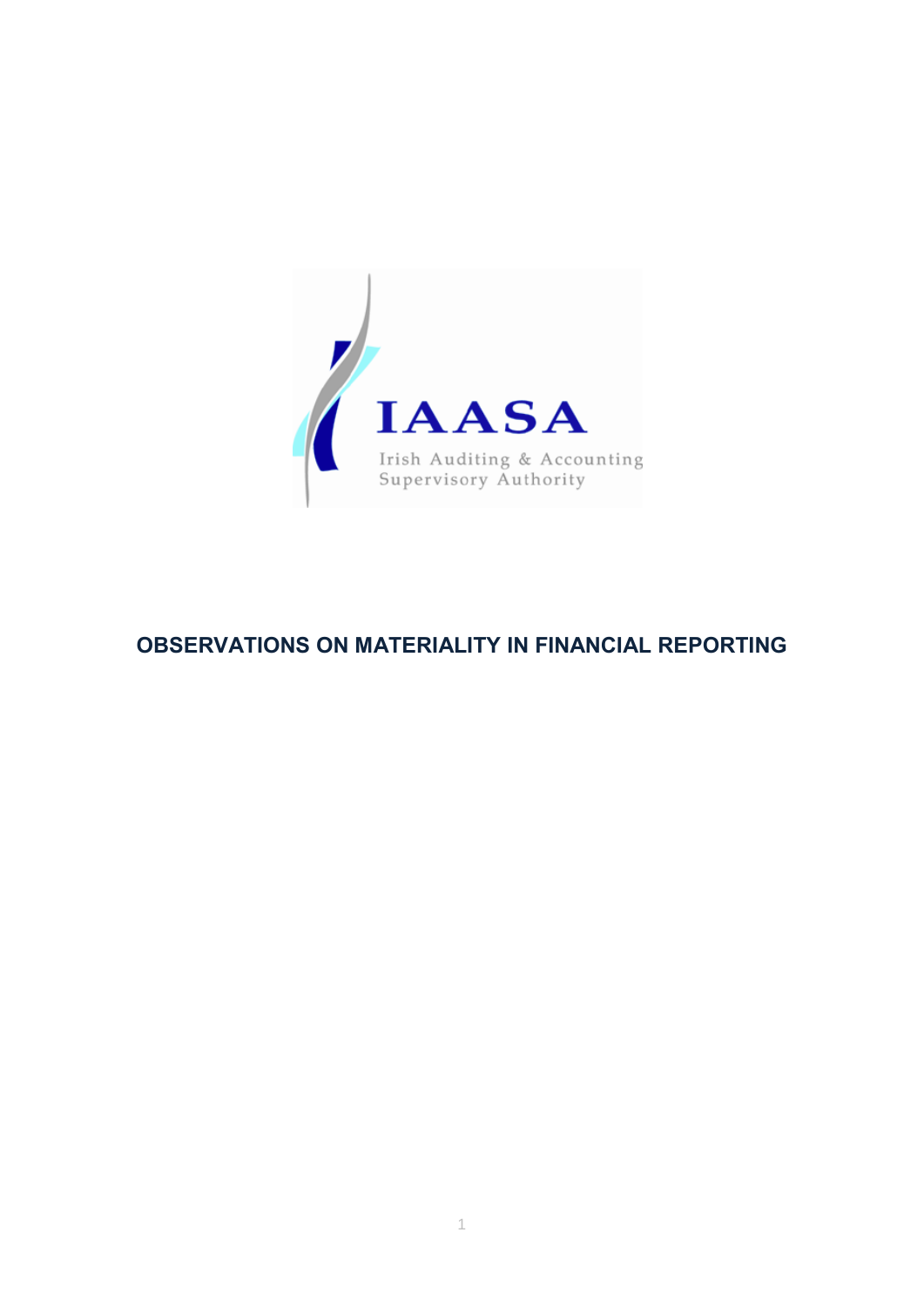## **DISCLAIMER**

This paper does not constitute an interpretation of accounting standards. Nor does it constitute legal advice or a legal interpretation of the Transparency Directive, the Transparency (Directive 2004/109/EC) Regulations, 2007, the Companies Acts or the Transparency Rules. This paper is not intended to be a substitute for a detailed review of, accounting standards or related requirements, including those relating to financial reporting. Where users of this paper are uncertain regarding the effect of any legal provision, consideration should be given to obtaining independent professional advice.

While every effort has been made to ensure the accuracy of the information contained in this paper, the Irish Auditing & Accounting Supervisory Authority accepts no responsibility or liability howsoever arising from any errors, inaccuracies, or omissions occurring. The Irish Auditing & Accounting Supervisory Authority reserves the right to take action, or refrain from taking action, which may or may not be in accordance with this paper.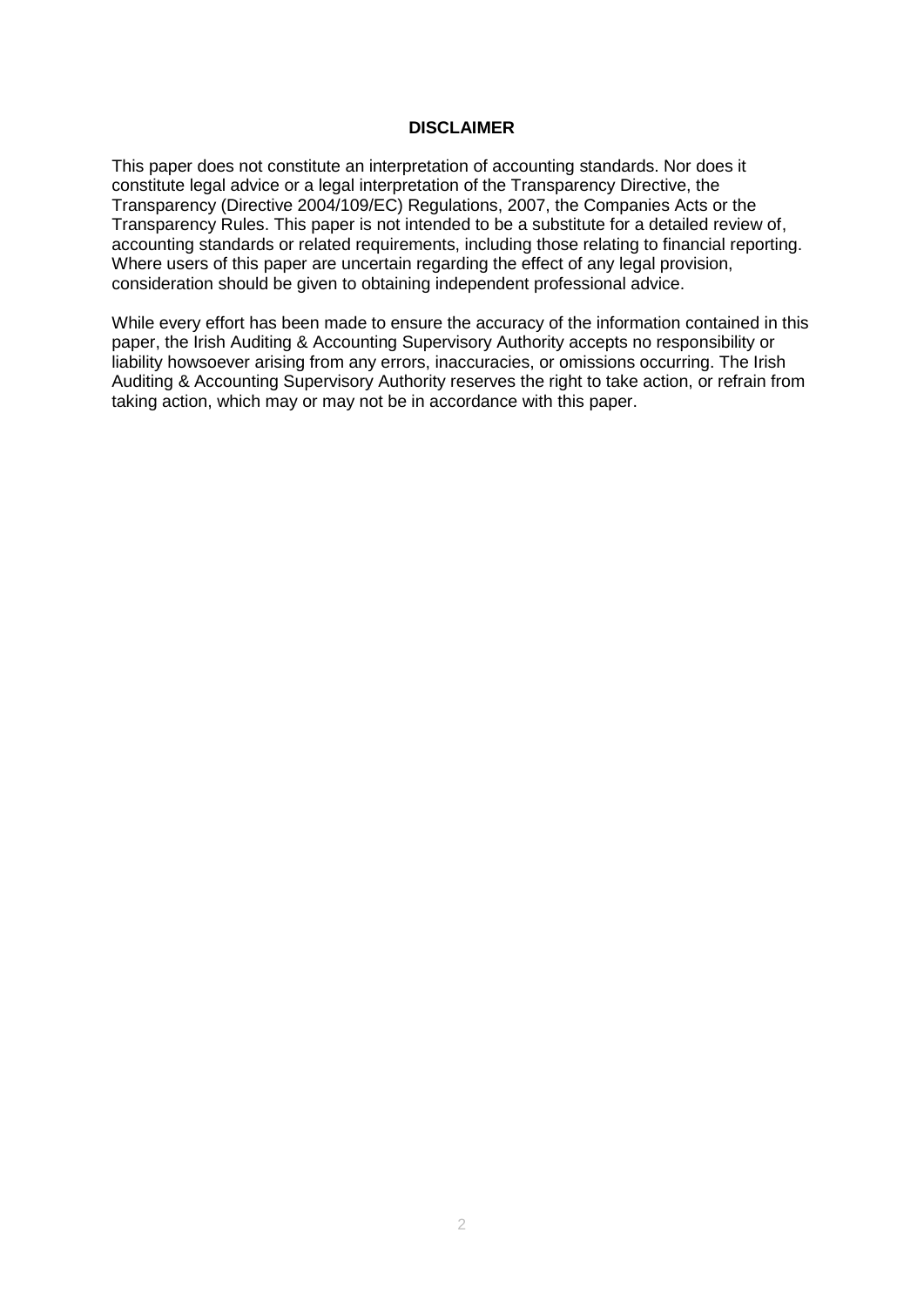## **MISSION**

To support and enhance public confidence in the accountancy profession and in financial reporting through the exercise of effective, independent oversight and the promotion of adherence to high standards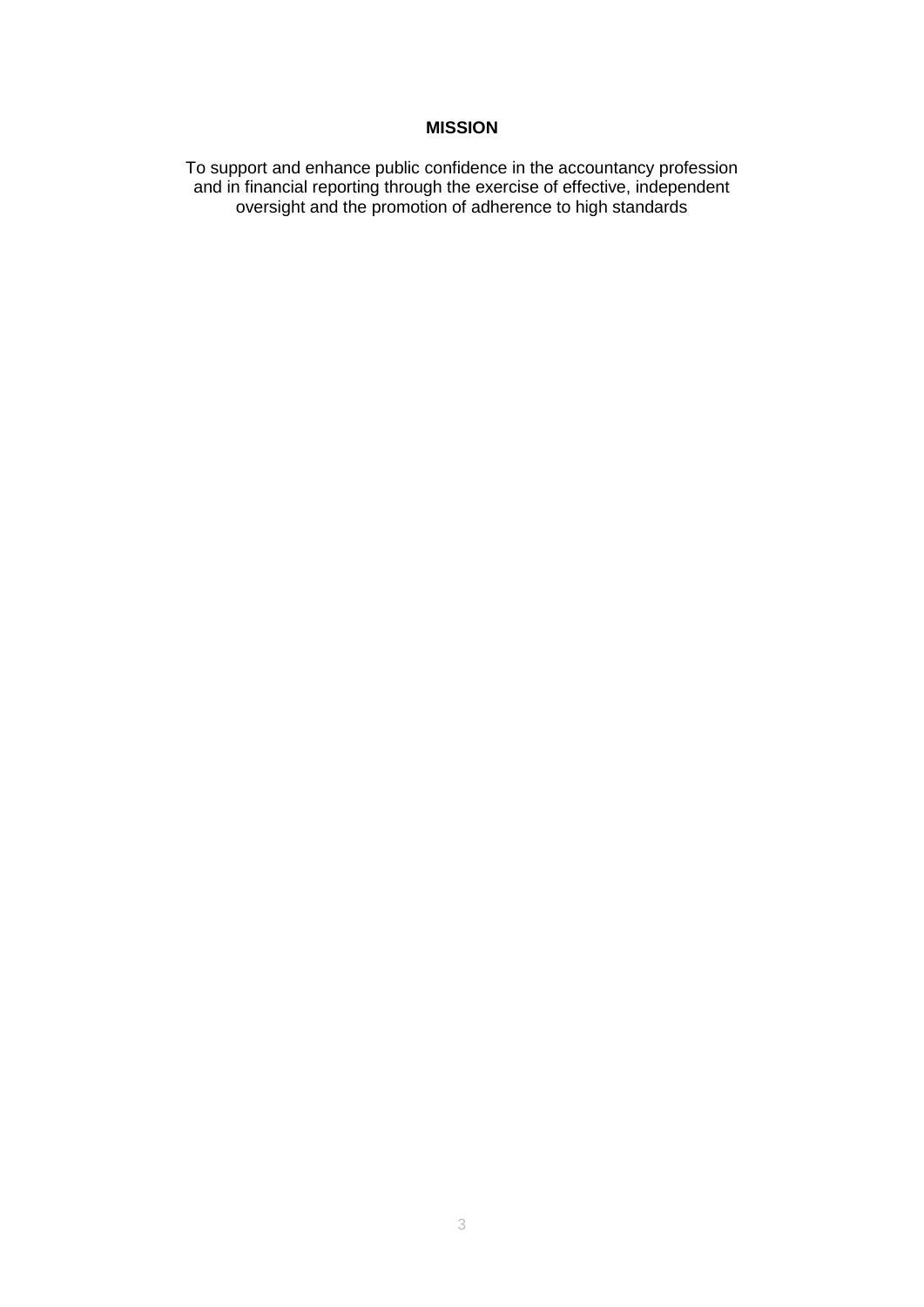## **Introduction**

The primary objective of financial statements is to provide useful information to a wide range of users for the purposes of economic decision-making. To be useful, such statements must present fairly<sup>1</sup> the financial position, performance and cash flows of the reporting entity. Where information which is required by the relevant financial reporting framework is omitted or misstated, and such information could influence the economic decision-making of a user, financial statements cannot be said to achieve a fair presentation. The concept of "*materiality*" is used to describe such information.

Thus, the application of the concept of materiality is of critical importance in the context of the preparation of financial statements. It impacts on many decisions such as how an entity should recognise, measure, and disclose specific transactions and information in the financial statements, whether misstatements require correction and whether assets and liabilities or items of income or expense should be separately presented.

#### **Why is this paper being issued?**

This paper is being issued to provide interested parties with an overview of the requirements of IFRS<sup>2</sup> with respect to the assessment of the materiality of omissions or misstatements and to outline the Irish Auditing and Accounting Supervisory Authority"s ("IAASA") observations arising from its engagement with issuers in respect of their materiality judgements. IAASA's interactions with issuers to date have demonstrated that the assessment of materiality can be unduly focused on a narrow range of quantitative considerations, as well as on the needs of a limited range of users. This paper aims to assist preparers with materiality assessments in respect of their financial reports as well as to provide preparers who may become subject to IAASA"s supervisory activities with an understanding of  $\overline{\phantom{a}}$  its likely approach<sup>3</sup>.

#### **Who should read this paper?**

This paper is designed to be of interest to:

- entities who prepare their financial statements under IFRS and, in particular, those who come  $\bullet$ within IAASA's financial reporting review remit;
- the auditors of such entities; and  $\bullet$
- other parties who have a particular interest in the concept of materiality and the application of  $\bullet$ same in an IFRS context.

It is hoped that, by providing its observations on the subject of materiality, entities under IAASA"s supervisory remit will be better informed of its areas of concern and thereby be better equipped to respond more appropriately to IAASA's information requests.

 1 IFRS requires that financial statements shall "present fairly". The Transparency Directive (2004/109/EC) Regulations 2007 require that those responsible within an issuer present a statement to the effect that the financial statements show "a true and fair view". These requirements are viewed as different articulations of the same concept (see Legal Opinion "The True and Fair Requirement Revisited", published by the FRC).

<sup>&</sup>lt;sup>2</sup> International Financial Reporting Standards

 $3$  Readers may find it useful to note that where, following its review of an issuer's financial report, IAASA concludes that it is necessary to initiate correspondence with that issuer, IAASA corresponds with the issuer"s directors, given their duty under company law to prepare the financial statements in accordance with IFRS.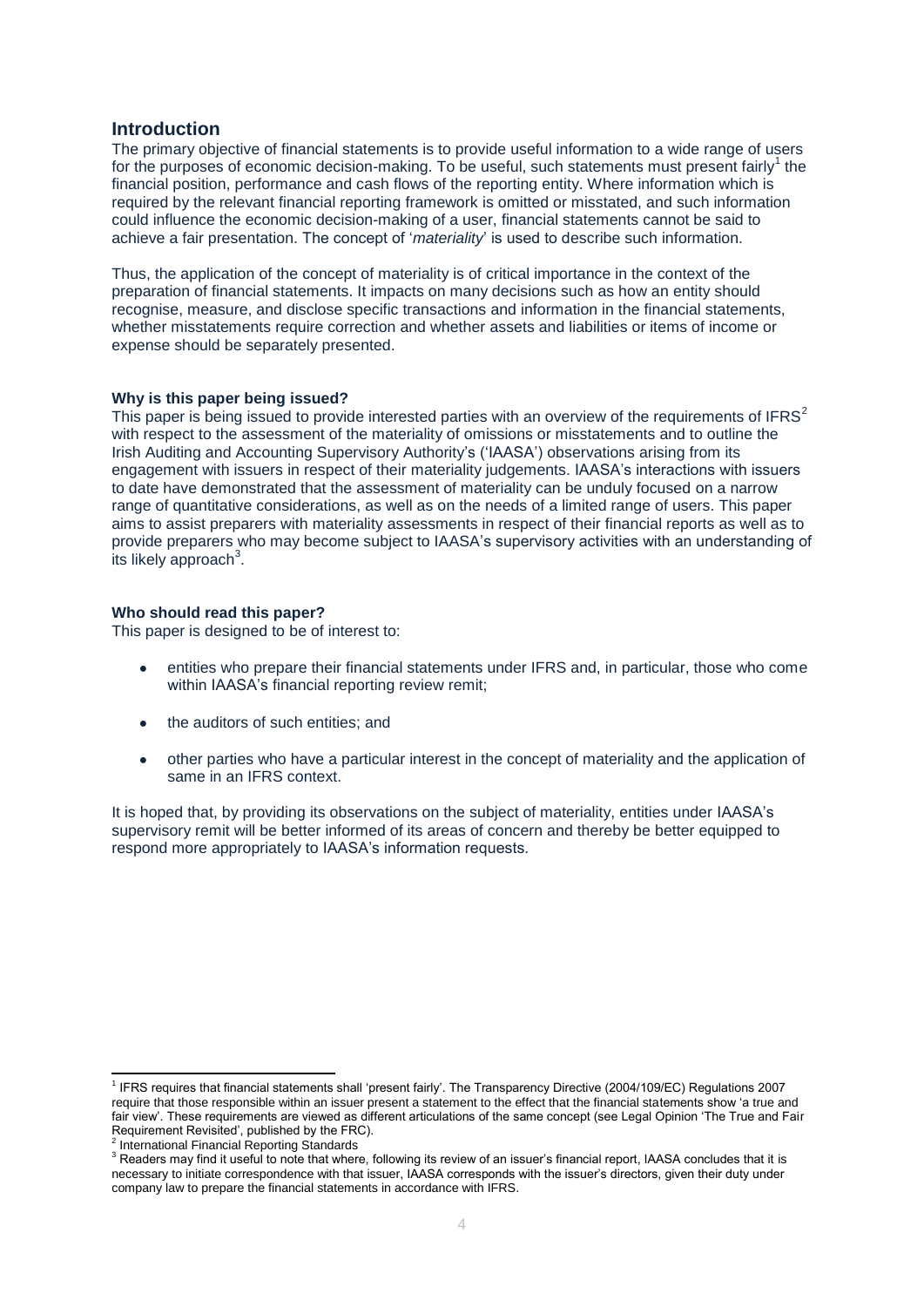## **Key observations**

- Assessment of the materiality of an item is primarily a judgemental process requiring evaluation of whether particular information could influence users" economic decisions;
- Users of financial reports include investors, employees, lenders, suppliers, customers, regulators and other Government agencies and the public and preparers must give consideration to a wide range of user needs in evaluating the necessary disclosures<sup>4</sup>. Preparers should ensure that undue focus is not placed on investors" needs, to the exclusion of other interested parties;
- Materiality assessments are not determined by a simple quantitative comparison to primary financial statement totals but rather encompass evaluation of a range of factors, for example, amounts which are relatively insignificant in comparison with the overall results of the entity may nonetheless be highly qualitatively material to a user;
- Materiality thresholds are specific to an individual issuer and to particular items, and may vary  $\bullet$ from year to year, according to the circumstances; and
- The circumstances surrounding a preparer"s decision not to correct an identified and easily corrected error requires careful consideration in the context of a materiality judgement.

## **Discussion**

## **What does IFRS provide?**

Reflecting its importance to the financial reporting process, IFRS make several references to the application of the concept of materiality as follows:

the term "*material*" is defined in the following way:

"*Omissions or misstatements of items are material if they could, individually or collectively, influence the economic decisions that users make on the basis of the financial statements. Materiality depends on the size and nature of the omission or misstatement judged in the surrounding circumstances. The size or nature of the item, or a combination of both, could be the determining factor*." (IAS 1, paragraph 7)

- financial statements do not comply with IFRS if they contain either material errors or immaterial errors made intentionally to achieve a particular presentation of an entity"s financial position, financial performance or cash flows (IAS 8, paragraph 41);
- it is inappropriate to make, or leave uncorrected , immaterial departures from IFRS to achieve a particular presentation of an entity"s financial position, financial performance or cash flows (IAS 8, paragraph 8);
- material classes of similar items are presented separately, while items of a dissimilar nature or function are presented separately unless immaterial (IAS 1, paragraph 29);
- items which are not sufficiently material to warrant separate presentation in the financial  $\bullet$ statements may warrant separate presentation in the notes (IAS 1, paragraph 30);
- accounting policies set out in IFRS do not need to be applied where the effect of applying  $\bullet$ them is immaterial (IAS 8, paragraph 8);
- specific IFRS disclosures are not required where the information is not material (IAS 1, paragraph 31); and
- materiality provides a threshold or cut-off point rather than a primary qualitative characteristic which information must have if it is to be useful (Framework, paragraph 30).

<sup>1</sup> <sup>4</sup> See paragraph 9 of the IASB's Framework for the Preparation and Presentation of Financial Statements for a discussion of users and their information needs.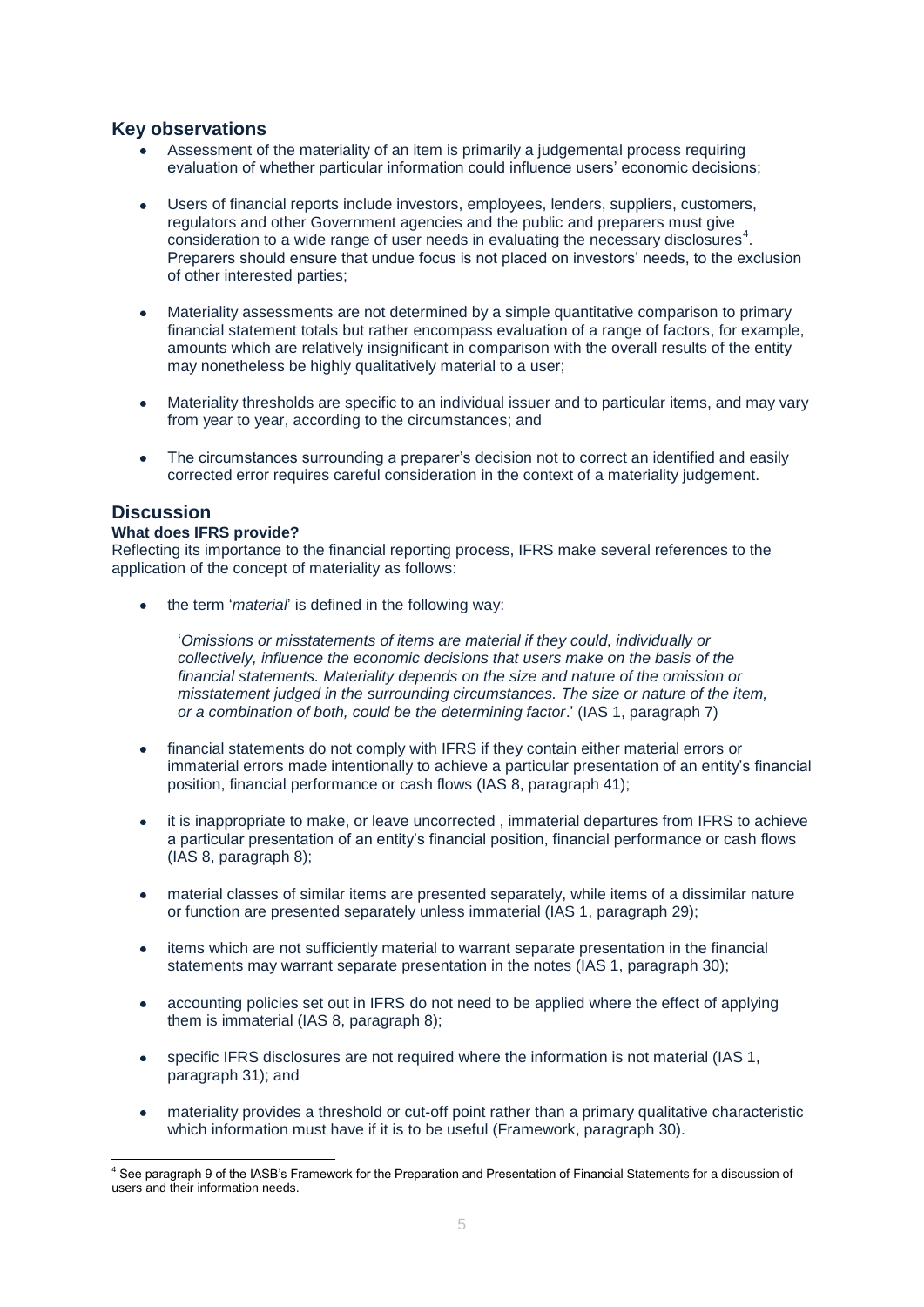## **What are the practical implications?**

An assessment of materiality requires the preparer to understand the types of users of its financial reports, the attributes of the information which may trigger materiality considerations as well as the purpose of the disclosure. IAASA's key observations arising from its experience of issuers' approaches to materiality judgements are outlined below.

#### *Users*

- Since the assessment of materiality requires evaluation of whether particular information could influence users' economic decisions, an understanding of the nature of the users of an entity's financial report and the kind of economic decisions they make is necessary. There are many stakeholders with an interest in an entity's financial reports, including current and potential investors, employees, lenders, suppliers, customers, regulators and other Government agencies and the public. The Framework acknowledges that financial reports cannot satisfy all of the needs of the various user groups and notes that providing information for investors will generally satisfy the needs of other groups. Nonetheless, preparers need to give consideration to the particular user groups that have an interest in their financial reports and evaluate whether there are particular information requirements to be met. In particular, preparers should ensure that undue focus is not placed on investors" needs to the exclusion of other users. This is particularly the case given current economic and market conditions, whereby a wider range of users are now likely to be interested in information contained in financial reports, especially those of financial institutions.
- It is also of note that the assessment of materiality involves consideration of whether an omission or misstatement *'…could…influence the economic decisions that users make…*" [bold emphasis added]. Thus, the information does not have to change a decision, but rather it must merely have the capacity to influence it. For example, having considered additional relevant information, a user may not alter a decision, although in different circumstances, such information could have changed the decision. Moreover, a particular piece of information may lend further support to information or trends already evident in the financial statements and thus reinforce the user"s decision.
- The types of decisions that users make and the kind of information that may be relevant to those decisions also require consideration in the context of the evaluation of an omission or misstatement. For example, financial statements would normally be expected to provide information that is relevant to assessments regarding:
	- o whether to acquire, hold or dispose of an entity"s securities (investors);
	- $\circ$  the ability of the entity to provide remuneration and retirement benefits (present and past employees);
	- o whether to extend credit to the entity (lenders);
	- $\circ$  whether amounts owed are likely to be paid and whether to continue to supply goods and/or services to the entity (creditors); and
	- $\circ$  the entity's compliance with certain regulatory requirements (regulators).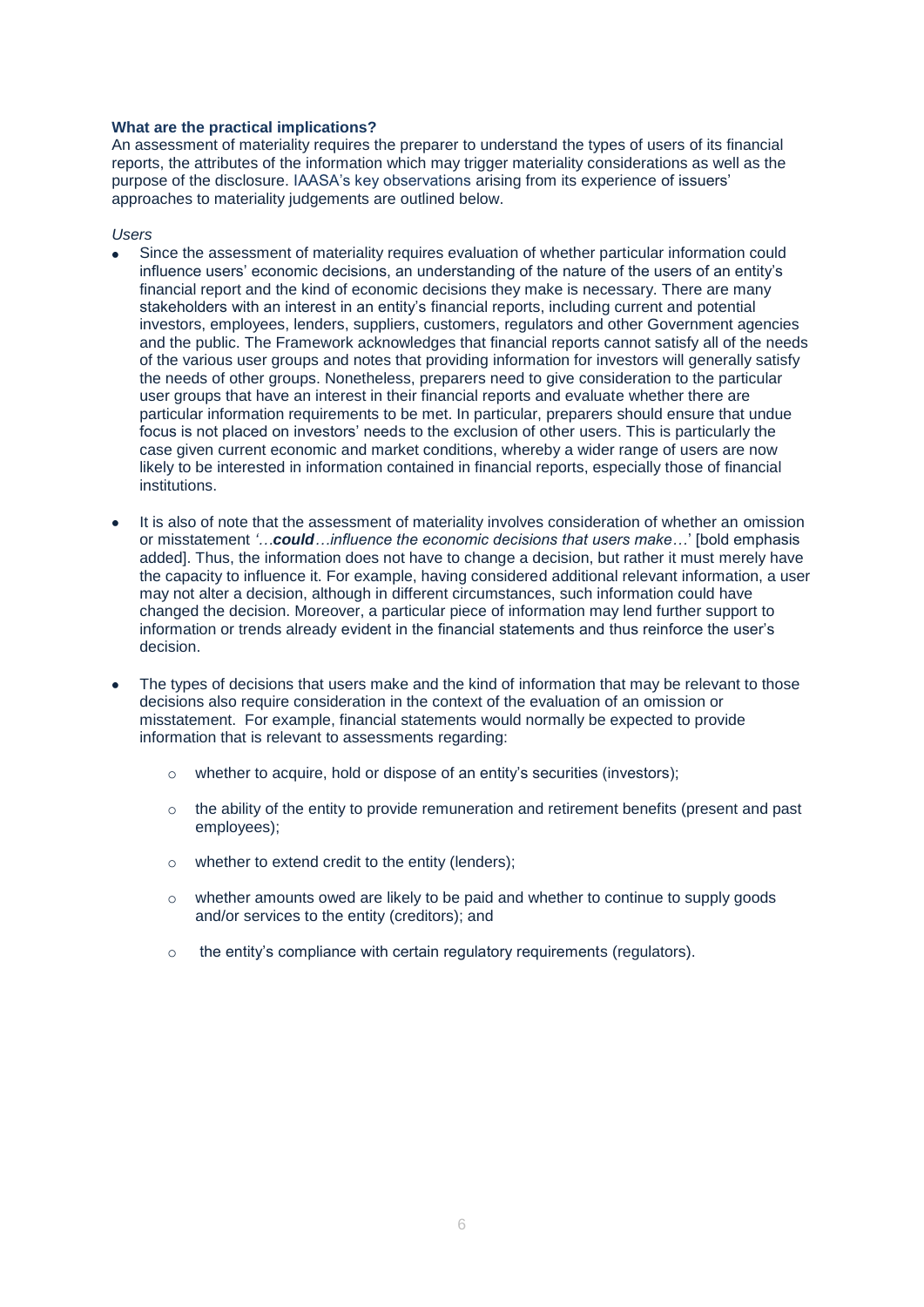#### *Attributes of the information*

- Together with considerations about the particular range of users and their decision-making needs, the assessment of whether information could influence a user will clearly depend on the attributes of the information concerned. The IASB definition of the term "*material*" highlights the particular attributes of size and nature, and specifies that items should be judged in the particular circumstances of their omission or misstatement. In other words, both quantitative and qualitative factors are relevant to materiality assessments.
- Thus, while quantitative thresholds often form part of a materiality assessment, the materiality of an item is not determined solely by a simple quantitative comparison to primary statement totals, nor can an overall materiality threshold applying across all transactions and balances be numerically defined. Moreover, a materiality threshold will not be constant either within the same entity over time, or across entities.
- The nature of, and the circumstances surrounding, an item will vary and each entity will decide according to its own particular circumstances. Examples of common factors to which materiality judgements are usually particularly sensitive include, amongst others:
	- o corporate governance failures;
	- o breaches of legal and/or regulatory requirements;
	- o transactions with directors; and
	- o an unusual or non-recurring transaction (or transactions).

Indeed, in respect of such factors, it may be the case that, having regard to the nature or circumstances of an item, information which does not impact on the amounts recognised in the financial statements is nonetheless critical to a user's assessment of the entity's future prospects.

#### *Purpose of the disclosure*

Moreover, the purpose of the disclosure can impact on the materiality threshold. For example, users may study information in financial reports for the purposes of evaluating the stewardship and accountability of those entrusted to manage the entity. An element of that evaluation will entail a review of financial and non-financial information, including details of directors' remuneration as well as other relevant related party information. While the amounts involved are often small in comparison with the overall results or net assets of the entity, such disclosures may nonetheless be highly qualitatively material to a user seeking to assess the performance of management and the appropriateness of their continued stewardship of the entity.

#### *Intentional errors*

During the periodic financial reporting process, there is potential for the manipulation of the materiality concept in order to achieve a particular presentation of an entity"s financial position, financial performance or cash flows by intentionally leaving errors uncorrected on the grounds that they are not material. IFRS does not permit such intentional errors to remain uncorrected, even where they have been assessed by the entity as immaterial. Commonly quoted examples of where apparently immaterial errors can have material impact include where an error results in a reversal of a trend - for example, a loss being turned into a profit or *vice versa* - or where it impacts on ratios or other metrics used to evaluate, for example, debt covenant breaches. Moreover, the set-off of compensating error amounts does not transform material misstatements into immaterial misstatements, particularly where such items do not appear in the same line item or subtotal amount, or where they, on their own, would relate to transactions meriting separate disclosure.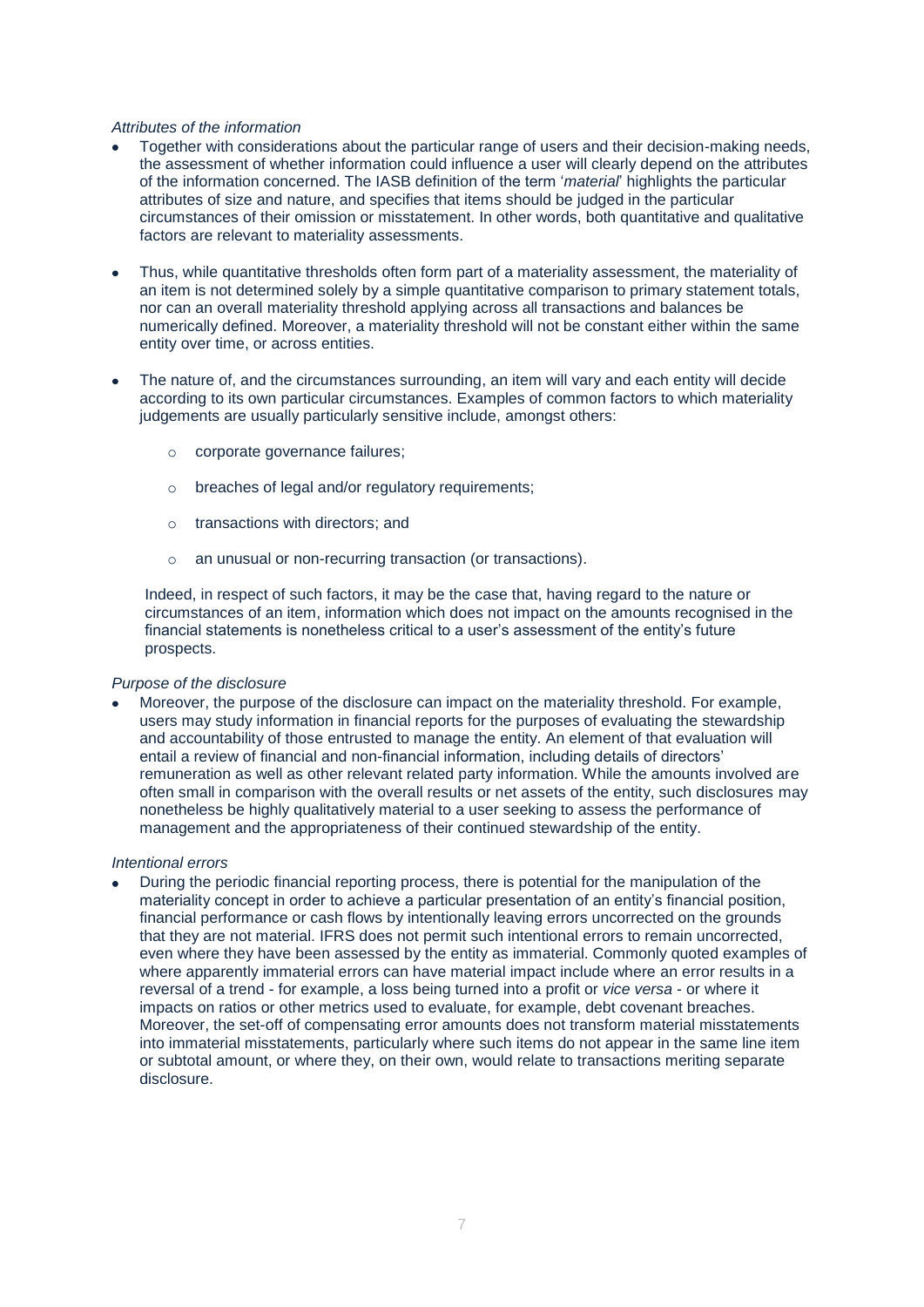## **Closing remarks**

Ultimately, the decision as to whether an item is material is a matter of judgement for the preparers of the financial statements, such judgements being made with the benefit of their detailed knowledge of the entity and the nature and circumstances surrounding the item, considered in the context of the objective, and requirements of the relevant financial reporting standard(s).

Issuers" directors with whom IAASA engages on the subject of materiality judgements should continue to expect that these matters will be thoroughly probed with a view to enabling IAASA to assess the adequacy and appropriateness of those judgements.

Specifically, issuers can continue to expect to be required to address enquiries as to:

- how the range of users of the issuer"s financial reports have been considered and factored into judgements made; and
- the quantitative and qualitative elements which have been incorporated into their materiality  $\bullet$ judgements.

Similarly, where issuers are unable to demonstrate that, where applicable, their materiality judgements have had regard to these considerations, they should expect detailed and robust engagement on any consequential implications for their financial reports. In that context, and with a view to ensuring that they are best placed to respond to such enquiries, issuers (and, in particular, issuers" Boards and Audit Committees) may find it useful to consider formally documenting their approach to, and the rationale underpinning, their materiality assessments.

#### **Further information**

For further information about IAASA, please visit IAASA"s website at **www.iaasa.ie** or alternatively contact:

> IAASA Willow House Millennium Park Naas Co. Kildare

Tel: +353 (0)45 983600 Email: info@iaasa.ie

**Irish Auditing & Accounting Supervisory Authority 21 May, 2010**